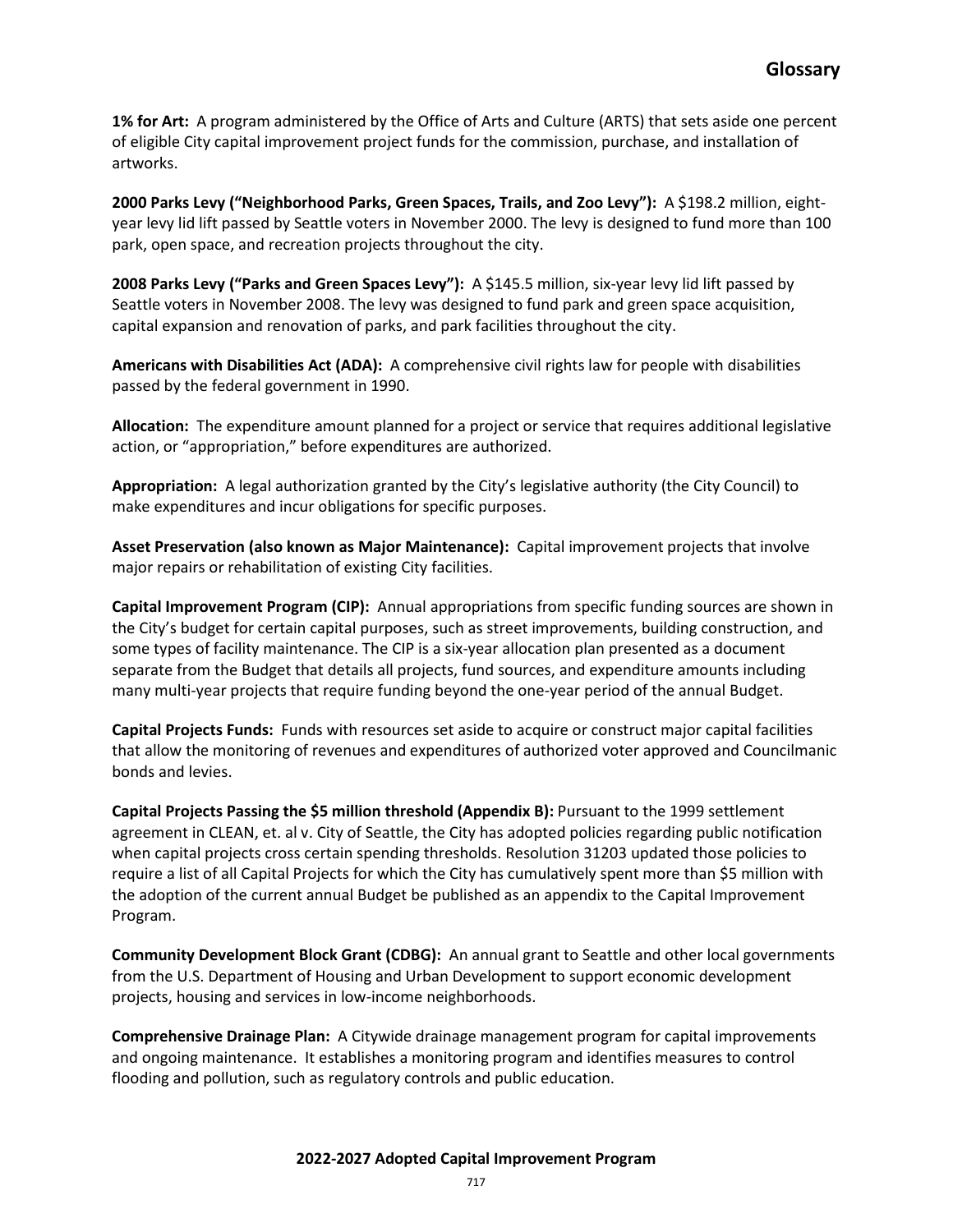**Cumulative Reserve Fund (CRF):** A source of ongoing local funding to support capital projects in general government departments. The CRF consists of two accounts: The Capital Projects Account and the Revenue Stabilization Account. The Capital Projects Account has three Funds: REET I Capital Projects Fund, REET II Capital Projects Fund, and the Unrestricted Cumulative Reserve Fund.

**Design Build Operate (DBO):** A non-conventional approach to implementation of major capital projects, wherein a single vendor is responsible for design, construction, and long-term operation of a facility.

**Debt Service:** Annual principal and interest payments that local government owes on money that it has borrowed.

**Endangered Species Act (ESA):** Legislation passed by the federal government in 1973 to conserve the ecosystems upon which endangered species depend upon and to conserve and recover listed species.

**Fire Facilities and Emergency Response Levy:** A \$167 million, eight-year levy lid lift, approved by voters in November 2003. The Levy includes funds for more than 40 projects to upgrade, renovate, or replace most of the City's fire stations, construct new support facilities for the Fire Department, construct a new Emergency Operations Center and Fire Alarm Center, procure two new fireboats and rehabilitate an existing one.

**Fund Balance:** The difference between the assets and liabilities of a fund. This incorporates the difference between the revenues and expenditures each year.

**General Fund:** A central fund into which most of the City's general tax revenues and discretionary resources are pooled and allocated to support many of the operations of City government. General Fund dollars appear in the CIP in two places: the General Fund contribution to the Cumulative Reserve Fund (if any) and appropriations to capital projects from a department's operating budget.

**Geographic Information System (GIS):** A tool that enables users to analyze and understand the spatial relationships among things that exist and occur in a location. The results of geographic analysis can be communicated with maps and/or reports.

**Growth Management Act (GMA):** Passed by the state legislature in 1990, the Growth Management Act encourages strategic land use planning and provides protection for environmentally sensitive areas.

**Habitat Conservation Plan (HCP):** A 50-year commitment by the City and Seattle Public Utilities to protect and restore the Cedar River Watershed.

**Leadership in Energy and Environmental Design (LEED):** A green building rating system for new and existing commercial, institutional, and multi-family residential buildings that evaluates environmental performance from a "whole building" perspective. There are four rating levels: Bronze, Silver, Gold, and Platinum.

**Levy Lid Lift:** An increase in regular property taxes for a general or designated purpose—for example, the 2008 Parks Levy.

Levy to Move Seattle: A nine-year, \$930 million-dollar levy passed by voters in November 2015. The levy provides funding to improve safety for all travelers, maintain streets and bridges, and invest in reliable, affordable travel options.

## **2022-2027 Adopted Capital Improvement Program**